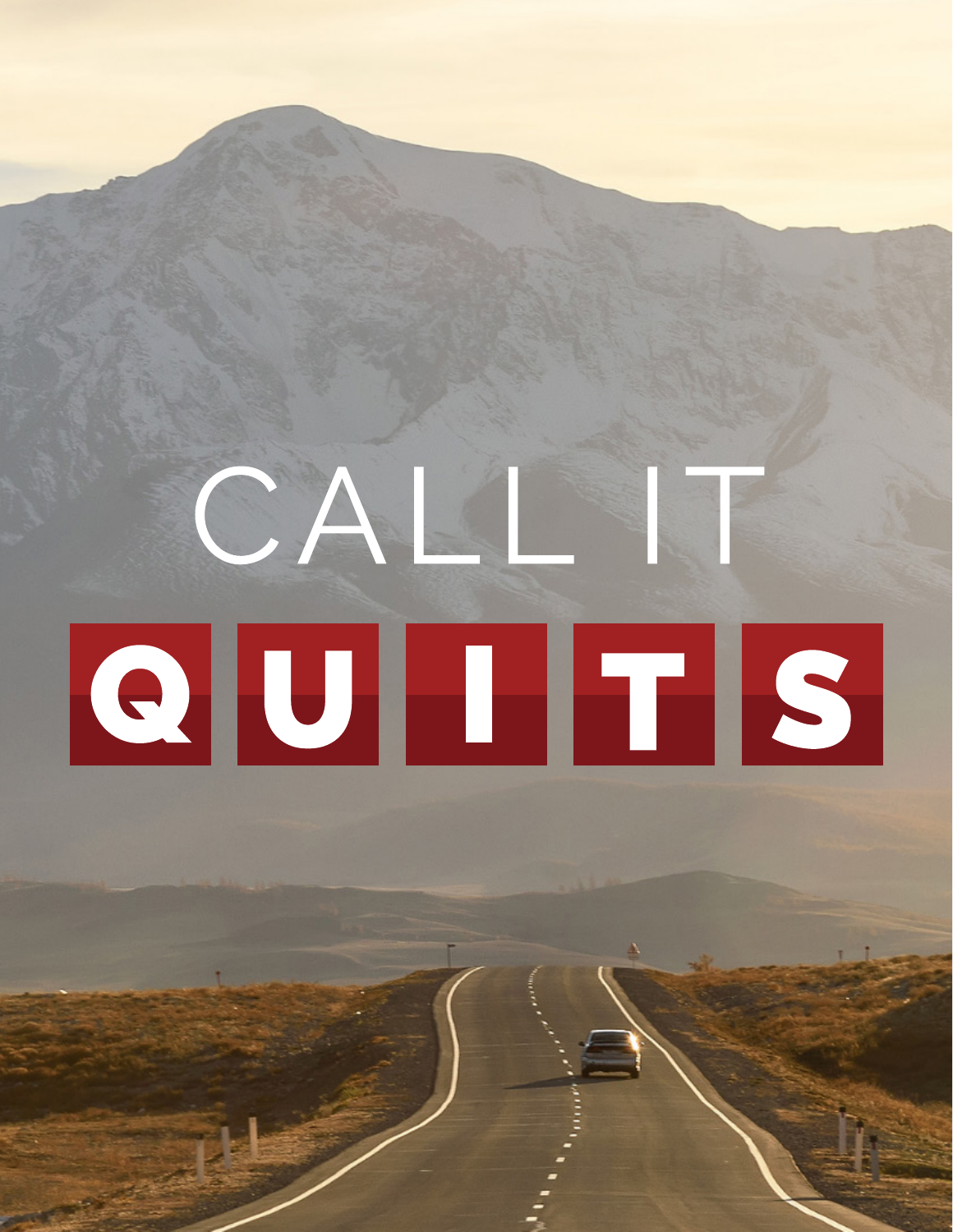## **DAY 1-** *Addicted to Busy*

### *Read Psalm 46, Luke 5:15-16, I Pt 3:3-4*

We live in a very busy world. We're pulled in many different directions by many different things. And as each pulls on us we find ourselves being busy for various reasons, some benign and others not.

Jaimie Bloch, psychologist and clinical director of MindMovers Psychology wrote that some of us may actually be addicted to keeping busy. This may be influenced by the fact that when we complete tasks, our brain releases the pleasure hormone dopamine, which makes us feel good. Here are six things to consider.

First, you have a fear of missing out. Many of us pack our schedules to bursting point due to a fear of missing out or being unproductive. If you become anxious at the thought of slowing down and not getting things done, you may be addicted to being busy.

Second, trying to avoid negative emotions. Occupying all your time with tasks, can also be a way of avoiding difficult issues in your life, such as family or work problems or a relationship breakdown. Being busy temporarily helps redirect your focus.

Third, You strive for success. Some people like to keep busy as they feel it is the only way to achieve success. The more you have to do, the more successful you feel.

Fourth, being busy is a status symbol for you. We live in a society that praises hard work and productivity, so being busy all the time can make you feel as though you are winning in life and can elevate your sense of social status. Trying to be at our best all the time creates a feeling of importance and can become addictive.

Fifth, You feel guilty when doing nothing. Because of the value placed on achievement and productivity in our society, we feel pressure to constantly be accomplishing things.

Sixth, you're bad at relaxing. People addicted to being busy are often bad at relaxing, as they may feel anxious and guilty at being unproductive. We forget how to simply relax and can actually become stressed by working hard to relax.

If you can relate to these signs of being overbusy, and you are using a packed schedule to avoid issues or emotions, then self-care is important. God did not list an 11th commandment "Thou shalt be busy". Being busy is a choice. Although it can be hard, there are times we need to say "No!". We need to address being busy head on. Being busy should not, nor ever be THE defining factor in one's life - especially in the life of a Christian.

#### Things To Ponder

Thinking of the busiest person you can, what traits do you see in their life? Are they emotionally and spiritually healthy?

Do you feel you are too busy? How has this affected you emotionally and spiritually?

Did any of the 6 points listed ring true with you? What can you do as a next step to become healthier?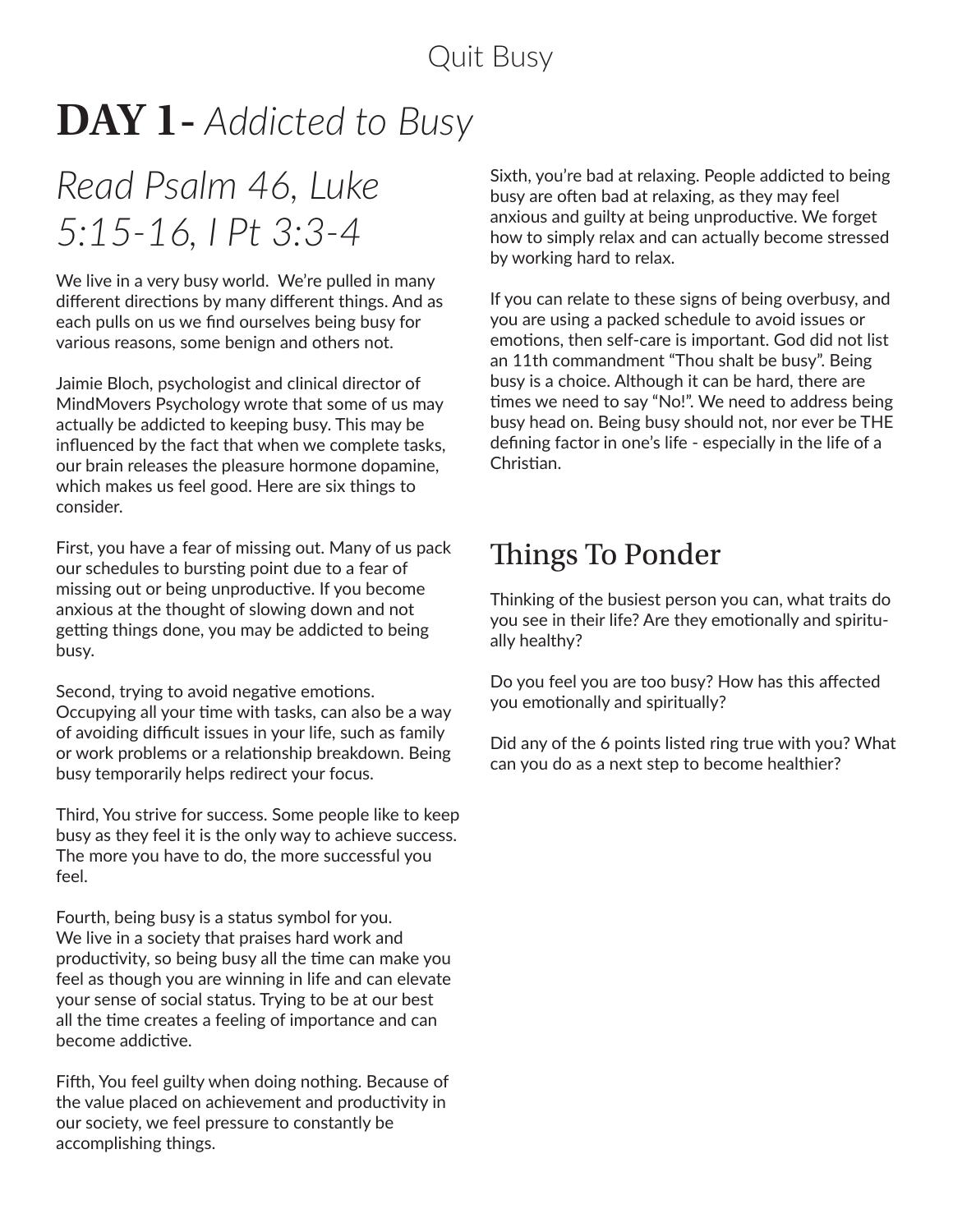### **DAY 2-** *Busy Chasing the Church*

Church burnout. It's an "elephant in the room" topic that isn't addressed enough. And it's not just those that work on staff for a church that can suffer from this, but volunteers also. Many great Christian people forget or fail to see the "work of the church" and become burned out by being too busy doing "church work".

Church burnout is not limited to a church's size, small or large, all churches can suffer from burnout. All churches want to provide multiple ministries so that they can reach more people. Ministries for adults, teens, youth and children are just a few and to do the work they will ask for and recruit volunteers, and if able, higher additional staff. For a time things may seem good. But, if the church is not careful, people can begin to be thought of as an end to a means. The ministry can become more important than the people working in it. The result is that people are asked to do more and more, eventually resulting in burnout.

Sadly, too often, rather than address the problem of being too busy, people often do one of two things. Either they drop everything and do no ministry work. They're still attending church, but they have stepped back from "church work". Another thing people do when they are burned out is they leave the church. They may begin attending somewhere else or may stop attending church completely. None of which is really a healthy response.

Okay. I've painted a dark picture of church burnout, so let's look at how a church can avoid it. To do this, there are a few general guidelines. First, the church needs to set limits for ministries and people. You can do many things poorly or do fewer things well. It's about quality over quantity. This was what Jethro addressed with Moses in Exodus 18.

Second, everyone from church leaders and staff to volunteers, must never put the ministry above people. People must never be viewed as tools who can be replaced through prayer. People can only do so much and if the ministry is to grow then we pray for more "harvesters" before we overextend the current people. I know there is a certain element of "stepping out in faith", but the church needs to make sure it's God who's speaking first.

Are you busy chasing the church? Just be sure that you're about doing the "work of the church" and not just "church work". Choose one of two ministries where you feel God is calling you to serve. Then, by doing fewer things, you'll be able to do better things. The success of Jesus' church is not on your or my shoulders.

One last thing. God has called everyone to serve their local church somewhere, somehow. In John 13 Jesus washed his disciples feet, an act of service and love. The example Jesus gave us is undeniable, if you are a Christian then your love for Jesus and others should be reflected in your love and service to others. I pray that you will pray and seek God's direction in where and how you can serve.

#### Things To Ponder

Can you think of a person who forgot or failed to see the "work of the church" and become burned out by being too busy doing "church work"?

How would you describe the "work of the church" VS doing "church work"? Why is it important to understand the difference?

How do you balance the work of the church in your life?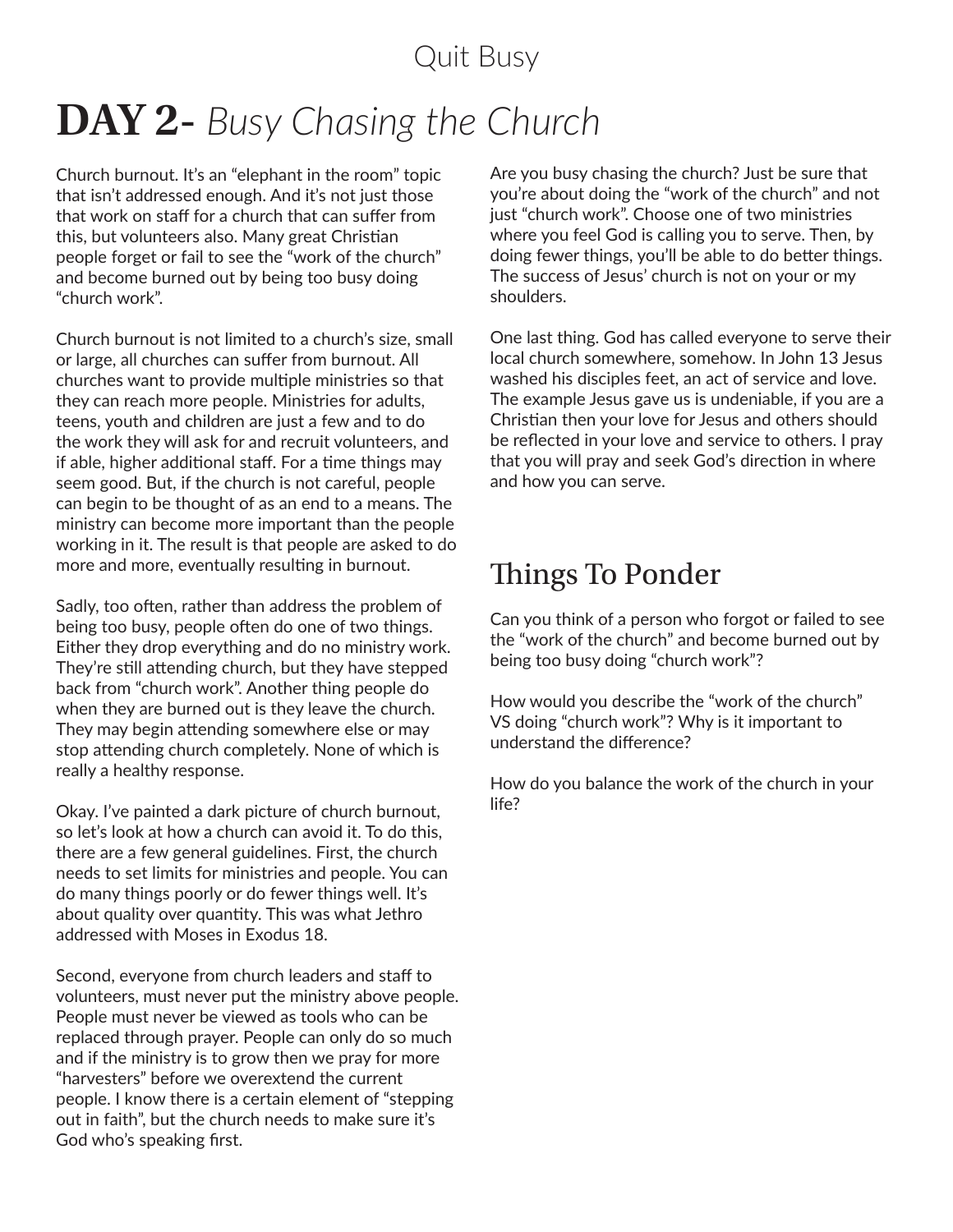### **DAY 3-** *Busy Being Busy*

We've explored being addicted to busyness and the problem of church burnout due to busyness. Let's take a moment to look at the busyness of life in general. I mentioned earlier that we live in a very busy world. We're pulled in many different directions by many different things. And as each pulls on us we find ourselves being busy for various reasons, some benign and others not. Let's take a moment and look at three things that pull on us the most - family, work and recreation.

Let's first explore the busyness of family. There are many factors to consider when discussing family. Children come to mind first. Today there seems to be no limit of activities there are for children to be involved in, with school at the top of the list. In today's environment kids face more pressure than ever to "achieve", whether it's in academics, sports, or both. College no longer is an "option", but a requirement. And even then simply going to college is not enough as you must differentiate yourself from others in order to achieve success.

Parents are also pulled in many different directions. From the activities their children are involved in, to caring for aging parents as life expectancy has gotten longer. Balancing their children's sport practices with their parents' doctor visits and also trying to find time with their spouse or simply downtime for themselves is becoming harder and harder. There simply doesn't seem to be enough time.

Another area we can find ourselves being too busy in is work. Whether it's to get ahead financially, climb the corporate ladder, or simply because we love our work, or there's just too much work. If you work to climb the corporate ladder and get ahead financially, you can easily fall into the trap of the love of money. Jesus warned his disciples and us of the love of money when he said, ""No one can serve two masters. Either you will hate the one and love the other, or you will be devoted to the one and despise the other. You cannot serve both God and money." (Mt 6:24, Lk 16:13).

But, you can also begin to enjoy your work too much or fall into the trap of too much work. In this example, work will either become your god or your master. Neither is desirable. Neither is healthy. Neither glorifies God.

Finally, we can fall into the busyness of recreation. Everyone needs time away from work. Everyone needs to experience a time of rest, so one can be recharged. Let me ask, do you own your cabin or RV or snowmobile or timeshare, or cruise or whatever else, or does it own you?

There obviously is an overlap where we can easily become a slave to the busyness of family, work or recreation. So, how do we not fall into any of these traps? That's for our last discussion.

#### Things To Ponder

Have you seen others too busy doing family, work or recreation? What were the symptoms?

Of the three (family, work, recreation), which is easiest for you to become too busy at? Why?

Do you feel you strike a balance between family, work and recreation? How?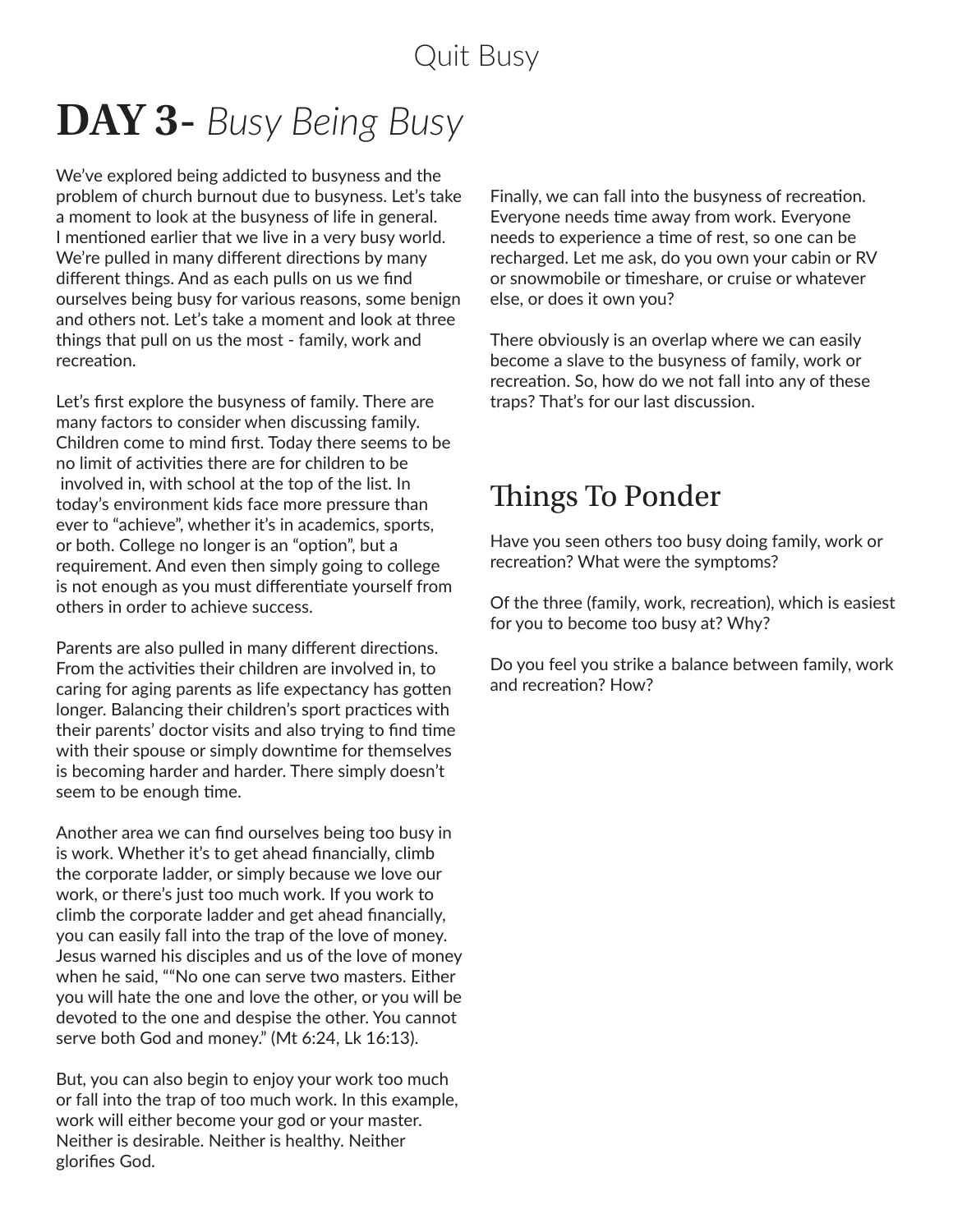### **DAY 4-** *The Cure For Busyness*

This may be the hardest topic to explore, since we must first acknowledge the problem of busyness in one's own life. It's a lot easier to see it in others than it is in ourselves. Therefore, take a moment to pray. Ask God to reveal areas in your life where you're too busy and ask him to help show them to you.

If busyness were a disease, then we would want to find its root cause so we could cure it. The problem of busyness doesn't seem to have one root cause. In the area of busyness each person is unique. Therefore allow me to not identify the "why" of our busyness, but to talk on the topic of how to step back from being too busy.

In our first lesson, we explored various symptoms of being addicted to being busy.

#### **(Take a moment to re-read them)**

Most people who feel they are busy and anxious would find themselves aligning with at least one, if not more. With this in mind it does not mean you are addicted as much as you have leanings or have dispositional tendencies. Fancy words that simply mean you find yourself saying "Yes. That kind of describes me". Once you see what busyness is controlling you, you're halfway to breaking its grip on your life.

Now this next part will sound very familiar, almost too basic, but it is the best place to start. Let's explore the Sabbath. That's right, the Sabbath. Jesus told the Pharisees that "the Sabbath was made for man, not man for the Sabbath" (Mk 2:27). The Pharisees understood that the Sabbath was for mankind to take time and cease from work. But they got so caught up in defining "work", that they lost track of why God had created it in the first place. God gave the Sabbath as a gift for mankind.

Regardless of which day of the week it is, don't you look forward to a day off? We all need a day off. A day to break away from the routines of work and family - even recreation. That day "off" is a gift. God knows and understands that we cannot burn the candle at both ends. If we do, we'll eventually burn out. So, to save us, he gave us the Sabbath - a day of rest.

The Sabbath is not just to cease work for a day, but a day to rest. But what is rest? For some, rest is watching sports and sleeping all afternoon on Sunday. For others, it's going for a long walk in the forest or along a beach. And while these are not wrong in and of themselves, as they do help one recharge their batteries, I would offer that the rest God wants for us is a little more.

True rest, Sabbath rest, is not just for the body, but also the soul. We find examples of this where we read "be still" followed by a reference to God (Ps 37:7, 46:10). To "be still" is to allow your mind and spirit to focus and meditate on God. As the old saying goes "If you're too busy to pray, you're too busy". Take some time now. Find a quiet place where you can be still and allow God to refill you with his presence.

#### Things To Ponder

Where has God shown you you're too busy?

Why is it important to take a break from the routines of life?

Have you ever considered the Sabbath to be a gift from God? How does this affect how you normally spend the Sabbath?